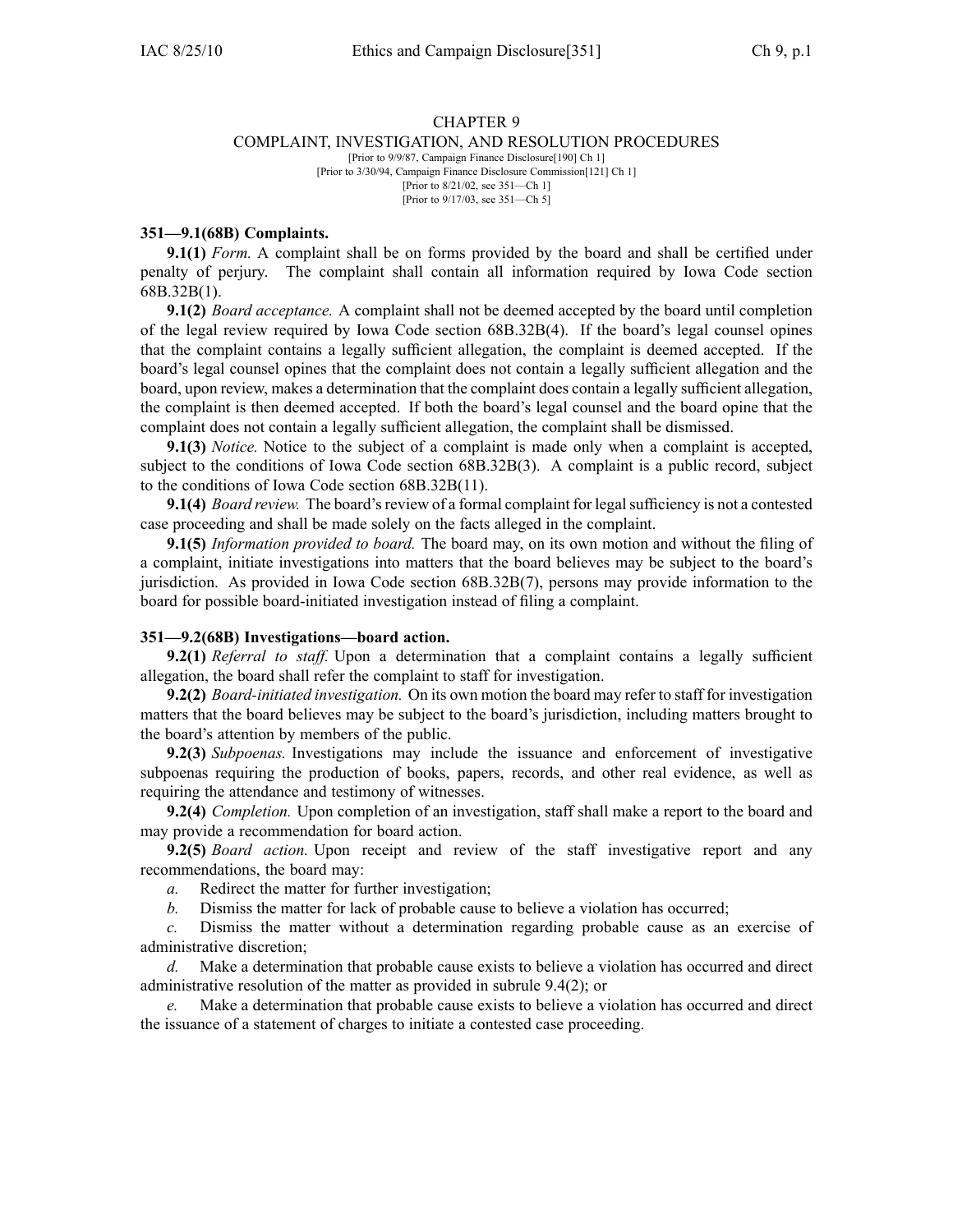**351—9.3(68B) Grounds for disciplinary action.** The board may impose discipline against <sup>a</sup> person subject to the board's jurisdiction who commits a violation of Iowa Code chapter 68A, Iowa Code chapter 68B, Iowa Code section 8.7, or rules adopted by the board.

This rule is intended to implement Iowa Code section 68B.32A(9). [Editorial change: IAC Supplement 4/8/09]

## **351—9.4(68B) Disciplinary remedies; administrative resolution of enforcement matters.**

**9.4(1)** *Action after hearing.* If it is determined after <sup>a</sup> contested case proceeding that <sup>a</sup> violation of statute or rule under the board's jurisdiction has occurred, the board may impose any of the actions set out in Iowa Code section 68B.32D, including as <sup>a</sup> remedial action the assessment of direct costs related to the hearing for printing, postage, long-distance telephone charges, witness fees, and compensation paid to the presiding officer.

**9.4(2)** *Administrative resolution.* Violations may be handled by administrative resolution rather than through the full investigative and contested case proceeding process. The board may order administrative resolution by directing that the person take specified remedial action. The board may also order administrative resolution by issuing <sup>a</sup> letter of reprimand or by imposing <sup>a</sup> civil penalty as set out in subrule 9.4(7).

**9.4(3)** *Response to administrative resolution.* A person subject to board discipline may accep<sup>t</sup> administrative resolution, but is not required to do so. If the person accepts the administrative resolution by complying with the directed remedial action or accepting <sup>a</sup> letter of reprimand, the matter shall be closed. If the person wishes to appeal the administrative resolution, the person shall make <sup>a</sup> written reques<sup>t</sup> for <sup>a</sup> contested case proceeding and shall submit the reques<sup>t</sup> within 30 days of the date of the correspondence informing the person of the board's decision.

**9.4(4)** *Statement of charges.* The board shall issue <sup>a</sup> statement of charges upon timely receipt of <sup>a</sup> reques<sup>t</sup> for <sup>a</sup> contested case proceeding to appeal the administrative resolution. The contested case shall be conducted in accordance with the provisions in 351—Chapter 11. The board's legal counsel shall have the burden of proving the violation. Failure to challenge the administrative resolution through <sup>a</sup> reques<sup>t</sup> for <sup>a</sup> contested case proceeding is <sup>a</sup> failure to exhaust administrative remedies for purposes of seeking judicial review.

**9.4(5)** *Automatic civil penalties.* The board may administratively resolve late-filed reports by the assessment of automatic civil penalties, subject to the civil penalty waiver process, as set out by board rule. The board may retain two dollars of any civil penalty that is ultimately not waived by the board or by <sup>a</sup> court of law as return receipts covering incidental costs such as printing and postage. The remainder of the civil penalty shall be deposited in the state general fund.

**9.4(6)** *Admonishment.* The board may admonish any person who it believes has committed <sup>a</sup> minor violation to exercise care. An admonishment is not discipline and is not subject to <sup>a</sup> contested case proceeding appeal.

**9.4(7)** *Civil penalty for violation.* If the board determines that probable cause exists to believe that <sup>a</sup> violation of any statute or rule under its jurisdiction has occurred, excep<sup>t</sup> for <sup>a</sup> late-filed disclosure report, the board may order administrative resolution of the violation by imposing <sup>a</sup> civil penalty not to exceed \$500. A person assessed <sup>a</sup> civil penalty may appeal the decision by requesting within 30 days of the date of the correspondence informing the person of the board's decision <sup>a</sup> contested case proceeding to be held under the process set out in subrule 9.4(4).

[**ARC 7993B**, IAB 7/29/09, effective 9/2/09; **ARC 7991B**, IAB 7/29/09, effective 9/2/09]

**351—9.5(68B) Settlements.** Settlements may be negotiated during an investigation or after the commencement of <sup>a</sup> contested case proceeding. Negotiations shall be conducted between the board's legal counsel and any person subject to the investigation or contested case proceeding. A settlement shall be in writing and is subject to approval of <sup>a</sup> majority of the board. If the board declines to approve <sup>a</sup> proposed settlement, the settlement shall be of no force or effect.

**351—9.6(68B)** Whistle-blower protection. A person who discharges or discriminates against an employee because the employee filed <sup>a</sup> complaint, provided information to the board for <sup>a</sup> possible